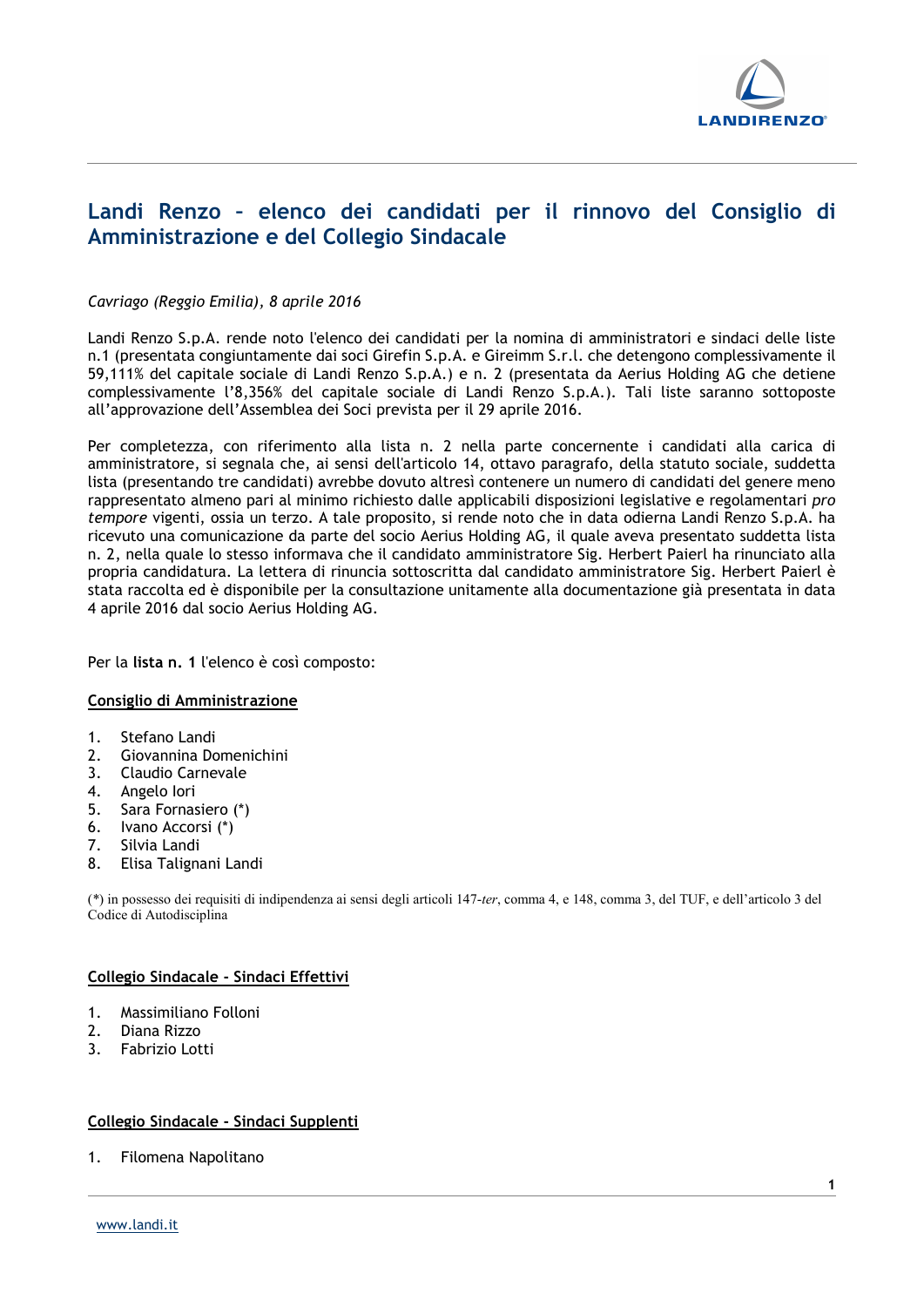

# 2. Francesca Folloni

Per la lista n. 2 l'elenco è così composto:

### Consiglio di Amministrazione

- 1. Anton Karl
- 2. Mark Kerekes
- 3. Herbert Paierl (il quale in data 8 aprile 2016 ha sottoscritto lettera di rinuncia alla propria candidatura)

#### Collegio Sindacale – Sindaco Effettivo

Eleonora Briolini

### Collegio Sindacale – Sindaco Supplente Andrea Angelillis

Tutta la documentazione relativa alle liste, ivi compresi i curricula vitae dei candidati, è a disposizione del pubblico presso la sede sociale, presso il meccanismo di stoccaggio autorizzato emarket storage, all'indirizzo www.emarketstorage.it, nonché nel sito internet della Società, all'indirizzo www.landi.it sezione Investor Relations.

Landi Renzo è leader mondiale nel settore dei componenti e dei sistemi di alimentazione a GPL e Metano per autotrazione. La Società, con sede a Cavriago (Reggio Emilia) e con un'esperienza di oltre 60 anni nel settore, si è caratterizzata per l'internazionalità dell'attività che si concretizza nella presenza in oltre 50 Paesi, con una percentuale di vendite generata all'estero di circa l'80%. Landi Renzo SpA è quotata sul segmento STAR del Mercato MTA di Borsa Italiana dal giugno 2007.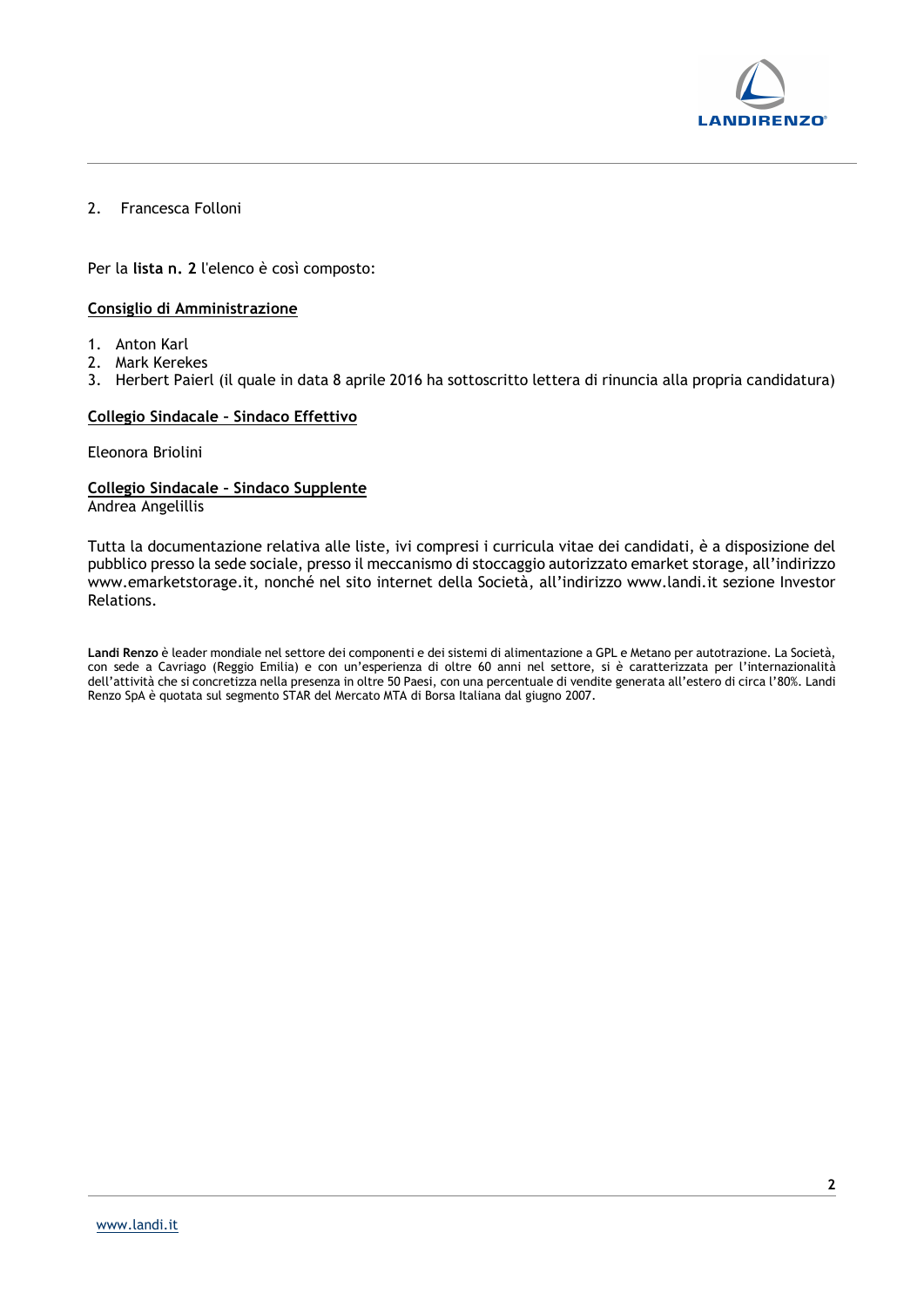

# Landi Renzo: list of candidates for the appointment of the new Board of Directors and the Board of Statutory Auditors.

Cavriago (Reggio Emilia), April 8, 2016

Landi Renzo S.p.A. informs about the lists n.1 (presented jointly by the shareholders Girefin S.p.A. and Gireimm srl holding a total of 59.111% of the share capital of Landi Renzo S.p.A.) and n.2 (presented by Aerius Holding AG which holds a total of 8.356% of the share capital of Landi Renzo S.p.A.) of candidates for appointment as directors and statutory auditors at the Shareholders' Meeting scheduled for 29 April 2016.

For sake of completeness, regarding the list no. 2 in its section concerning the candidates to the office of director, it is noted that, pursuant to article 14, eighth paragraph, of the by-laws, the aforementioned list (as it includes three candidates) should have also included a number of candidates of the less represented gender at least equal to the minimum number required by the applicable provisions of law and regulations in force from time to time, i.e. one third. In this regard, Landi Renzo S.p.A. informs that today it has received a notice from the shareholder Aerius Holding AG, which submitted the above mentioned list no. 2, in which the latter communicated that the candidate director Mr Herbert Paierl waived his own candidacy. The waiver letter signed by the candidate director Mr Herbert Paierl has been collected and is available for consultation together the documents already filed by the shareholder Aerius Holding AG on 4 April 2016.

The list no. 1 is composed as follows:

#### Board of Directors

- 1. Stefano Landi
- 2. Giovannina Domenichini
- 3. Claudio Carnevale
- 4. Angelo Iori
- 5. Sara Fornasiero (\*)
- 6. Ivano Accorsi (\*)
- 7. Silvia Landi
- 8. Elisa Talignani Landi

(\*) In possession of the independence requirements pursuant to Article 147-ter, paragraph 4, and 148, paragraph 3, of the TUF and Article 3 of the Self-governance Code

# Board of Statutory Auditors – Standing Auditors

- 1. Massimiliano Folloni
- 2. Diana Rizzo
- 3. Fabrizio Lotti

#### Board of Statutory Auditors – Alternate Auditors

- 1. Filomena Napolitano
- 2. Francesca Folloni

The list no. 2 is composed as follows: